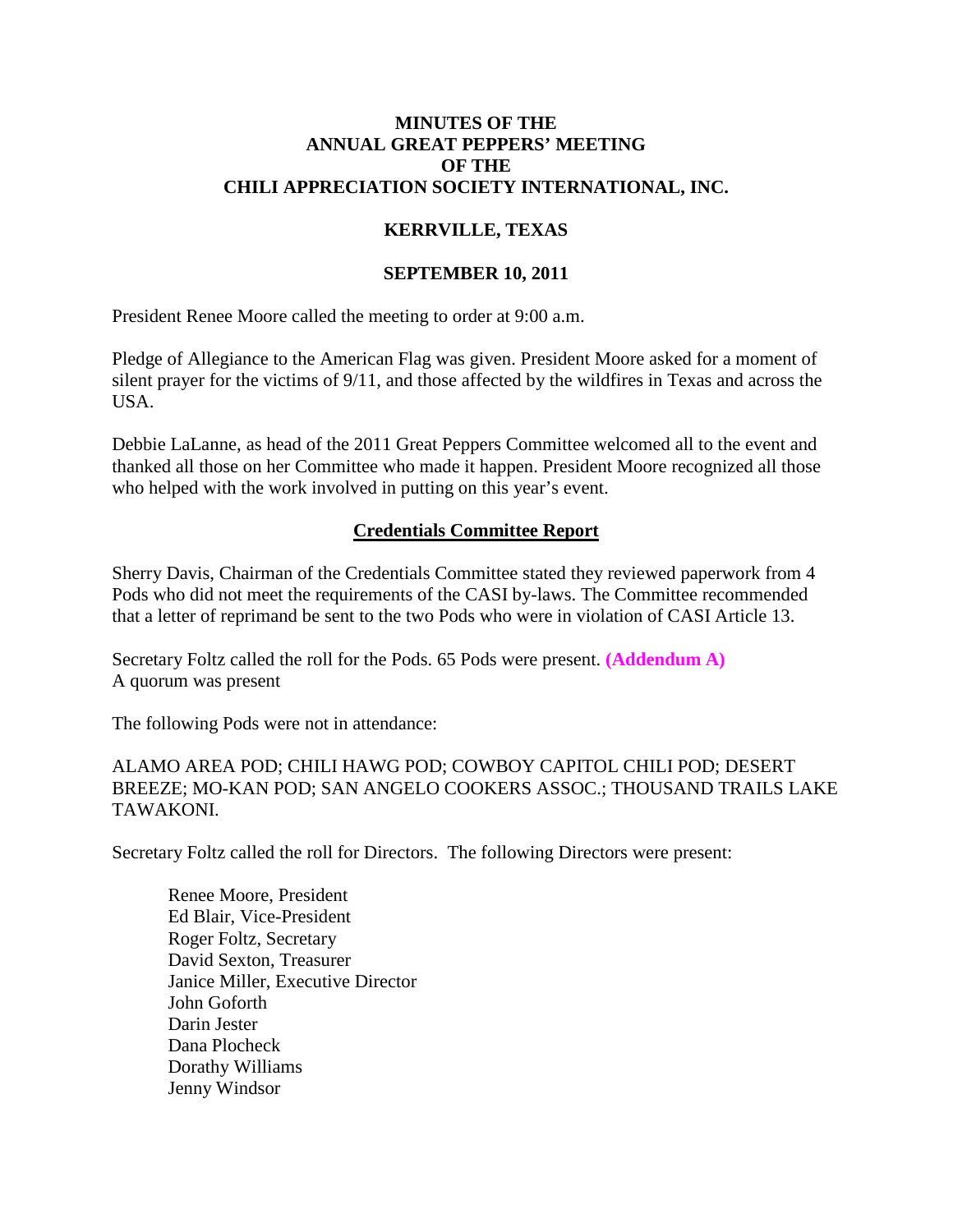Absent: Robert Schrade

**MOTION** by Earl Gorham, Piney Woods Pod, to accept the report of the Credentials Committee. The motion was seconded by Debbie LaLanne, Hill Country Pod.

*Motion passed: Unanimous*

ED Miller advised there were no new Pods to be seeded at this meeting. Miller did recognize the State of Alabama Pod for continuing to be a viable Pod in that State.

## **Approval of Minutes of 2010 Great Peppers Meeting**

A copy of the Minutes of the Great Peppers Meeting held in Salado, Texas on September 11, 2010 was distributed to all.

**MOTION** by Mel FitzHenry, North of Brazos Pod, to approve the minutes from the previous Great Peppers Meeting. The motion was seconded by Gary Brignon, Top of Texas Pod

*Motion passed: Unanimous*

## **President's Message**

On behalf of Debbie and Steve Ashman, J.D. and Lisa Dugan, Mike Park, Joe Trigo, and Randy and me, we give you our heartfelt thanks for the emails, texts, phone calls, posts and prayers during this trying time of the Bastrop Complex Fire. The outpouring has been unbelievable. We have all been extremely fortunate in that we've suffered no personal losses while so many have.

To see firsthand the assistance to the area from so many avenues is truly unbelievable. It's a shame it takes a disaster and adversity to bring out the best in everyone. It seems when everything is going good, we're not as tolerant or patient and sometimes become apathetic.

What is apathy? It is the absence of interest or enthusiasm for things generally considered interesting or moving; a lack of enthusiasm.

I witnessed apathy this year as it came to the CASI Board election. We have four very talented individuals who stepped up to run for the Board. I applaud them but also wonder why our membership has no more interest in the organization. If apathy is allowed, our organization is in trouble!

I've had several pessimistic members tell me that CASI will never see its' 50<sup>th</sup> Anniversary. I sincerely hope that is not the case. Arthur Gordon said, "Some people confuse acceptance with apathy, but there's all the difference in the world. Apathy fails to distinguish between what can and what cannot be helped; acceptance makes that distinction. Apathy paralyzes the will to action; acceptance frees it by relieving it of impossible burdens".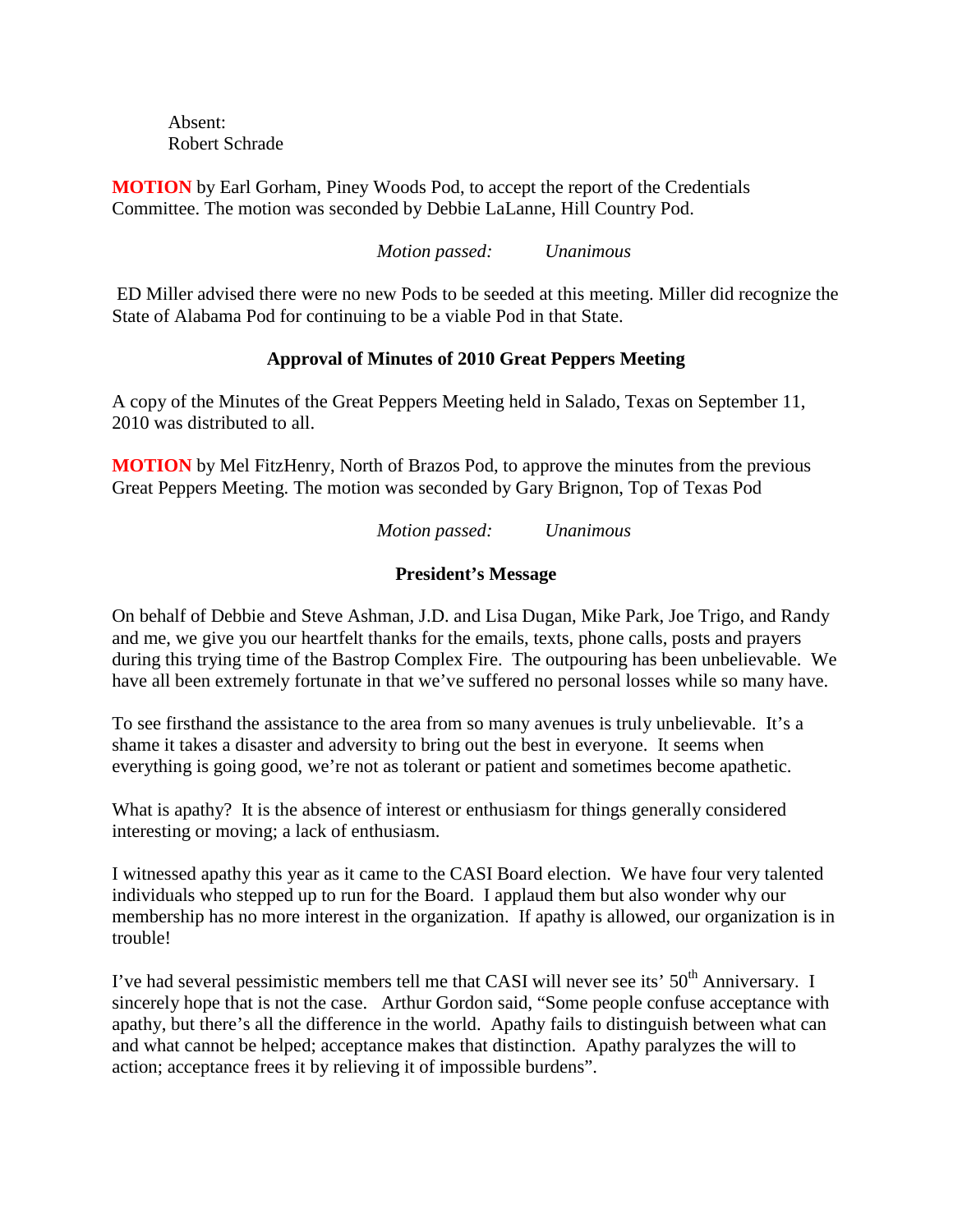Let's put apathy aside and work for the good of the organization.

I have heard much talk over the years particularly when individuals become disgruntled with actions of the Board. The most often heard comment is "the Board needs to run TICC, which is their only job". Article 5 of the ByLaws states, The Board of Directors is responsible for providing direction for the affairs of the organization. This responsibility will include the organization and promotion of the annual CASI Terlingua International Chili Championship".

The Board is not perfect; mistakes are made which is part of life. Criticisms aren't all bad, but please, try to be part of the solution, not part of the problem. Never look down on someone unless you're helping them up. Your Board needs and wants your input and assistance.

I have enjoyed my 11 years on the Board and leave knowing I've tried to do the best for the membership that I've served. Despite comments to the contrary, your Board does get along and are not in open warfare. There is no shouting, cursing, or pointing of fingers. The Board is composed of a diverse group of passionate people with minds of their own. Not one can be accused of not listening to everyone's comments, even if they disagree. As each of you are allowed a vote, so, too, are each of the Board members. They have been elected to serve you and do so to the best of their ability. The Board is united and will remain so.

I would like to thank all those Board members with whom I served during the last 11 years. They are all extraordinary people who only want the best for CASI. Thank you to all who have stepped up to assist when I asked. I could never name you all, but you are truly appreciated. And last, but certainly not least, a special thanks to Randy. He shared me with this organization and allowed me to serve. He saw the laughter, the tears, the frustration, and yes, even sometimes the anger.

Thank you all for being a very special part of my life.

## **Report of Nominating Committee**

Connie Collier thanked the members of her committee, Pat Krenek and Candy Knight. She advised that after review of all applications the following candidates for election to the CASI Board of Directors were qualified: Jim Ezell, Lee Kroencke, Glenda Vrba, and Jenny Windsor.

President Moore advised that there was a Special Meeting of the Board of Directors on September 9, 2011 to make a change to the bylaws to solve a problem now and in the future on the election of Directors. (Minutes of that meeting were prepared and published separately) The result of that meeting was the following bylaw change: **Bylaw Article 5.02c**

In the event that there are the same number of candidates for election to the Board that there are vacancies on the Board, an election will be held as follows:

A ballot containing the names of all candidates will be distributed. Delegates will only vote for the two candidates they desire to receive 3 year terms.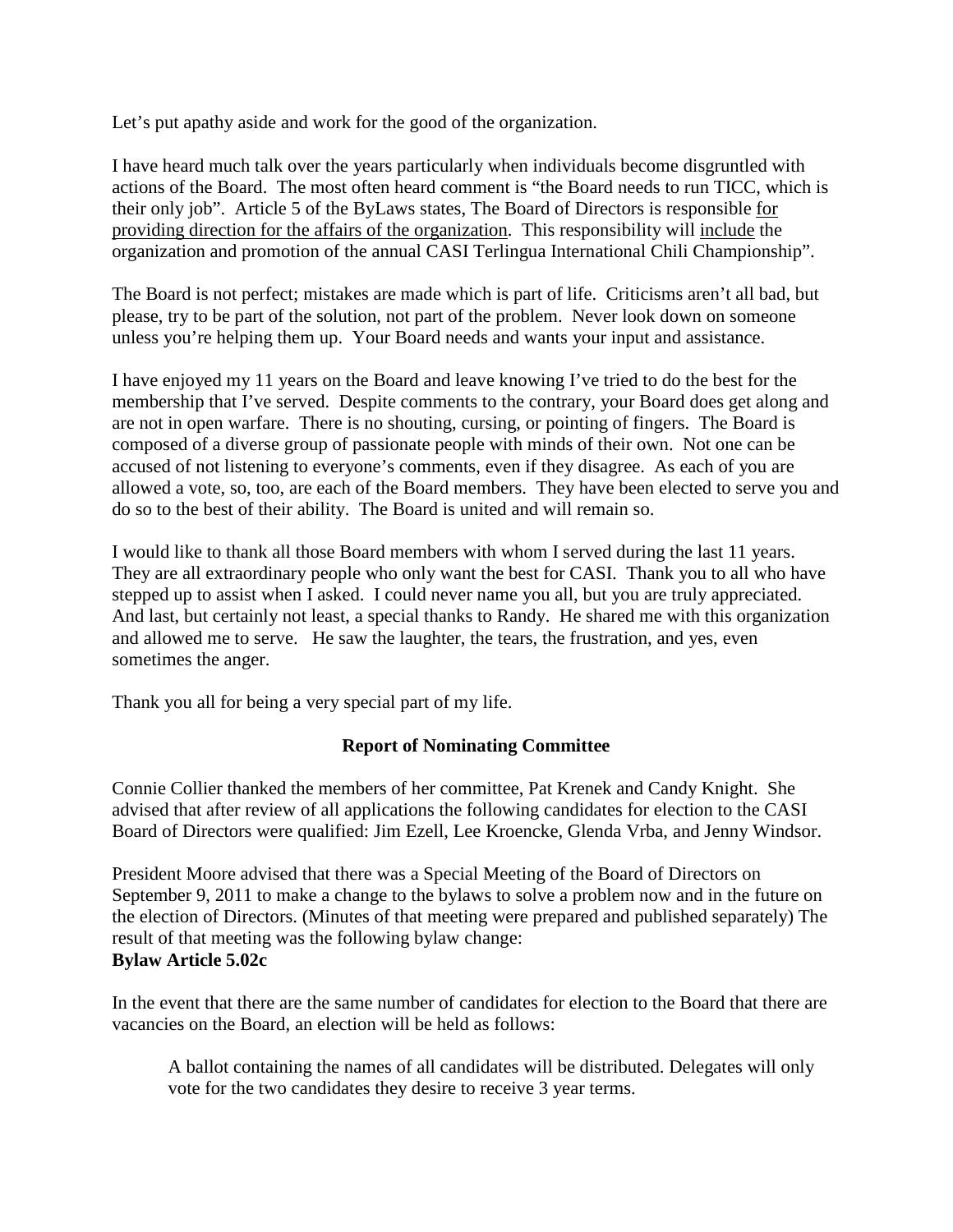Ballots that do not contain two (2) votes will be declared invalid and will not be tallied. In the event that the balloting results in a tie vote, refer to Article 5.02b above.

## **Executive Director Report**

Janice Miller reported she continues to update the CASI web site with new information about TICC as it becomes available. Miller indicated that the new building behind the stage was very helpful for registration at the 2010 TICC.

She advised that the blog format was changed to an easier to read format.

She still wants Pods to provide their history so it can be posted in the History section of the web site.

Miller followed up with several requests for public relations information, and advised of several articles written about CASI and our champion.

This year, I received a larger number of requests for information on the process of applying for the CASI Scholarship. Those Great Peppers who have students in their area applying for this scholarship did a great job reviewing and ensuring that all the information required was in each packet.

I have good news. I have been working with Bill Heslop to resurrect the Alabama Chili Pod. They have submitted their Annual Report and are represented at this Great Pepper's Meeting. Bill has already planned the Alabama State Open and it has been approved.

## **Vice President's Report**

Ed Blair reviewed the plans for the new Administrative Building, to be constructed prior to the 2011 TICC, and discussed the multiple functions of the building. He advised that we did put the plans out for bids, and the winning bidders were the same contractors who had built the new building behind the stage the previous year.

Blair advised that the IRS Form 990 was being prepared for the tax year 2010, and would be filed shortly.

## **Treasurer's Report**

David Sexton reviewed the copy of the Treasurer's Report distributed to all the Great Peppers and Directors. He reported that total income for 2010 was up slightly over 2009, and total expenses were down, resulting in a 13% increase in ordinary income. He indicated he expected total assets to be greater than \$500,000 for the 2011 year. See Addendum B, attached.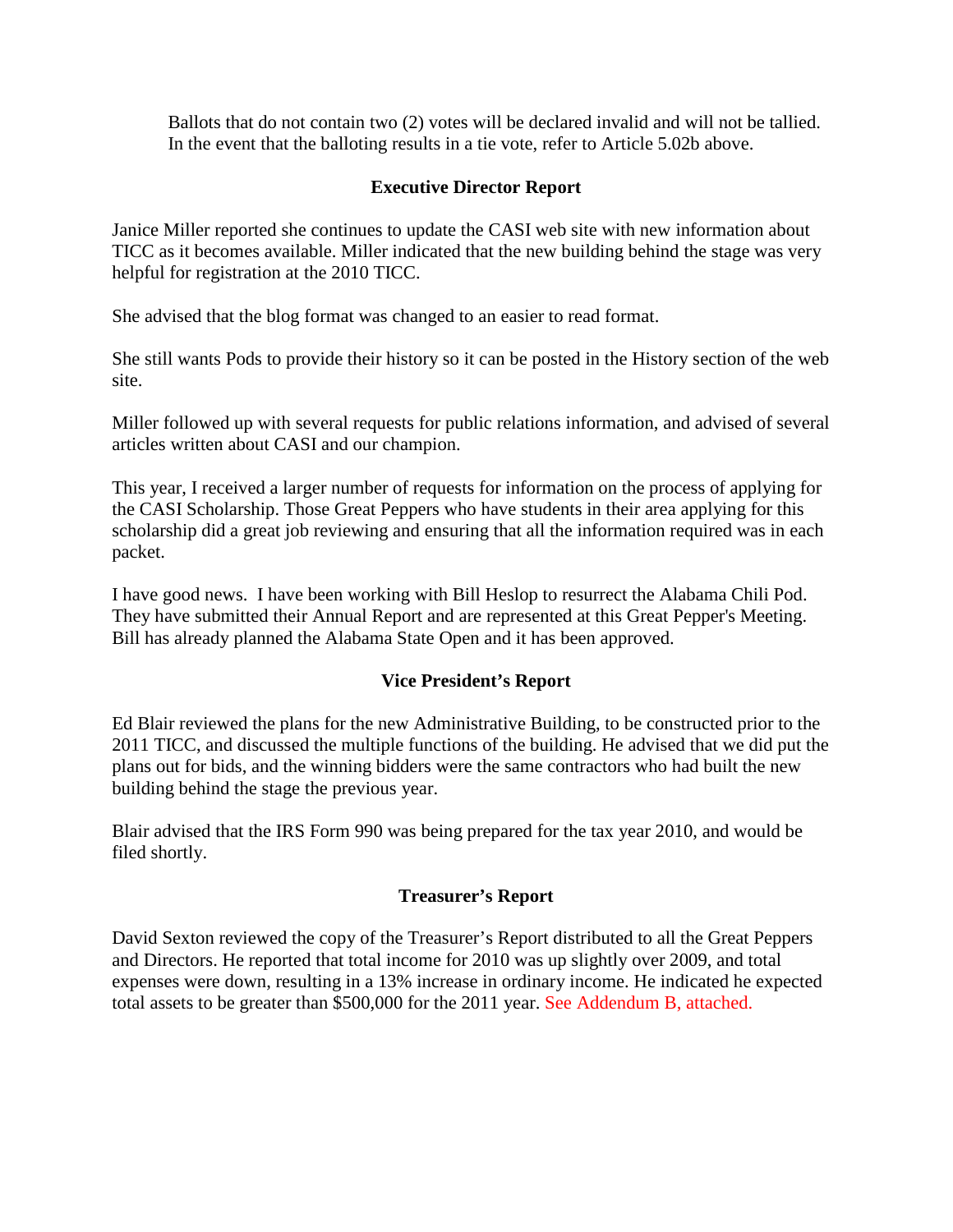#### **Membership Report**

Darin Jester reported that membership was down over 300 members from September 2010. Total chilis cooked are 13,828 to date. Jester advised that there are always renewals prior to TICC and at registration at TICC.

### **TallyMaster Report**

Jenny Windsor reported that as of August  $15<sup>th</sup>$ , there were 8 fewer cookoffs than the previous year, and chili's judged was down, but the number of qualified cooks was just about the same. The number of qualified Show Teams was down by 13 from the same period last year, but the amount of money raised was \$103,182 higher than the previous year.

### **Upcomings**

Dorathy Williams reported that 574 cookoff packets had been mailed through August 15<sup>th</sup>. She has ordered merchandise for the  $45<sup>th</sup>$  annual TICC, and prepared pricing signs for the concession area. She indicated all Friends of CASI signs and Corporate Member signs will be displayed in the concession area the week prior to TICC.

### **Public Relations**

Roger Foltz advised that during the past few months' current TICC Champion Tom Dozier has been to cookoffs in Arizona, Illinois, and Mexico. He will attend the California Open in October. CASI has received good publicity from our champ's attendance at these State & Regional Opens. Articles about CASI and the Terlingua cookoff have appeared in several publications, most recently the American Automobile Association monthly magazine. We have had meetings with a Public Relations firm, inquiring about cost of hiring the firm to

promote CASI, and possible ideas for promotion of CASI and Chili.

### **Krazy Flats Report**

On Wednesday at TICC there will be a celebration of the life of Bruce Smith, remembering the years with Bruce. The Krazy Flats charter member breakfast will be Thursday morning, which is also the day of the BBQ Contest.

#### **Ranch Report**

John Goforth reported that minor repairs to City Hall have been made, due to vandalism earlier this year. Also the extreme freeze in February 2011 caused damages to the piping on the rain water catchment system, and those repairs have also been made.

We have a bid for trash pickup at TICC of \$4,743, plus gas surcharge. This is about \$100 more than last year.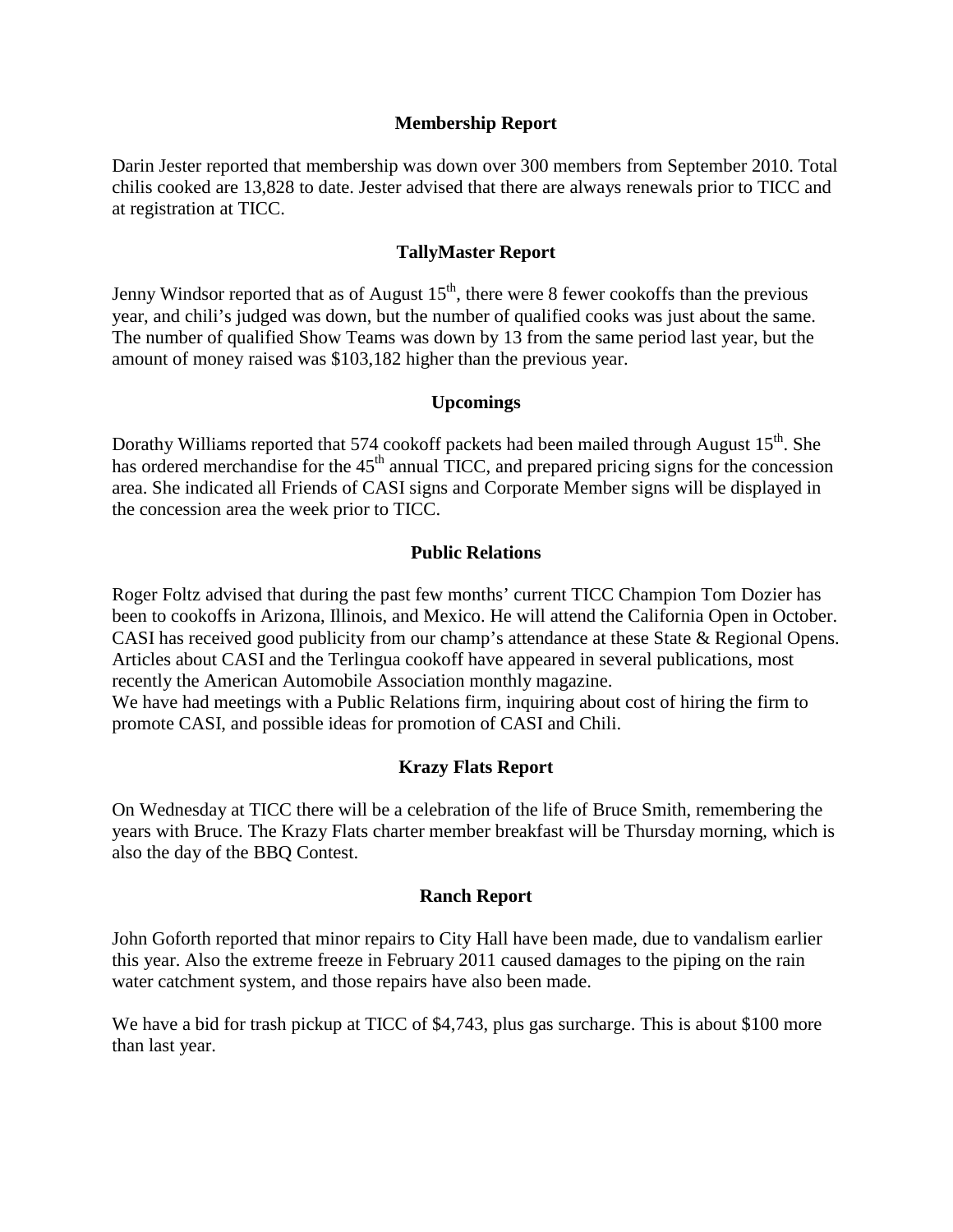The bid for portable restrooms is \$19,800. This is an increase of \$120 for the lights in some units, and an increase in delivery and pick up charges of \$1,400 over last year.

At the request of the Brewster County Sheriff Department, the speed limit for 2011 TICC will be 5 MPH. New signs will be posted.

John reminded all that trash pickup does not begin until Wednesday and asked that we refrain from overfilling dumpsters.

## *Terlingua Trails*

Dana Plocheck advised publishing costs average \$725 a month, which is the same as last year. Between 2,000 and 2,500 copies of the *Trails* are mailed each month. She reminded all that boxes containing 25 issues can be mailed to the large cookoffs for distribution to the public. Delays in mail delivery are all the fault of the Post Office. She reminded all that the *Trails* are available online. She asked that people preparing advertisements for cookoffs be aware of the size limits and reminded that sizes limits for all ads are in the *Trails* each month. She reminded all that one of the conditions in granting free advertisements to Regional and State Opens, Men's and Women's Opens was that they send photos and a report to the *Trails* following the cookoff. Dana reviewed the policy of reimbursement for the current TICC Champion to travel to various prestigious events throughout the country. She commended current TICC Champion Tom Dozier for his representation of CASI at various events he has attended across the country and in Mexico.

Dana previewed the poster for TICC this year, and recognized the designer of the poster, Susan Armand of Houston.

## **Sponsorship Report**

Jim Ezell advised that 2011 was a record year in many ways for CASI. We have received a second Legacy Sponsorship of \$25,000 from Bruce Foods to name and underwrite a new pavilion at the Ranch.

We have retained all Gold Sponsors (\$10,000 level) from 2010, and added a seventh Gold Sponsor in Western Spirits.

Our goal regarding Brewster County Sponsors has always been to 'give', and not 'take', but we do accept commitments and association if asked. This year we have a record level of participation from Terlingua Area Sponsors for which we are grateful.

The Friends of CASI level of sponsorship has continued to grow, after underwriting all the awards for the 2010 TICC, and giving a \$4,000 scholarship.

This year the winner of TICC will receive a record number of gifts in addition to the travel allowance initiated last year.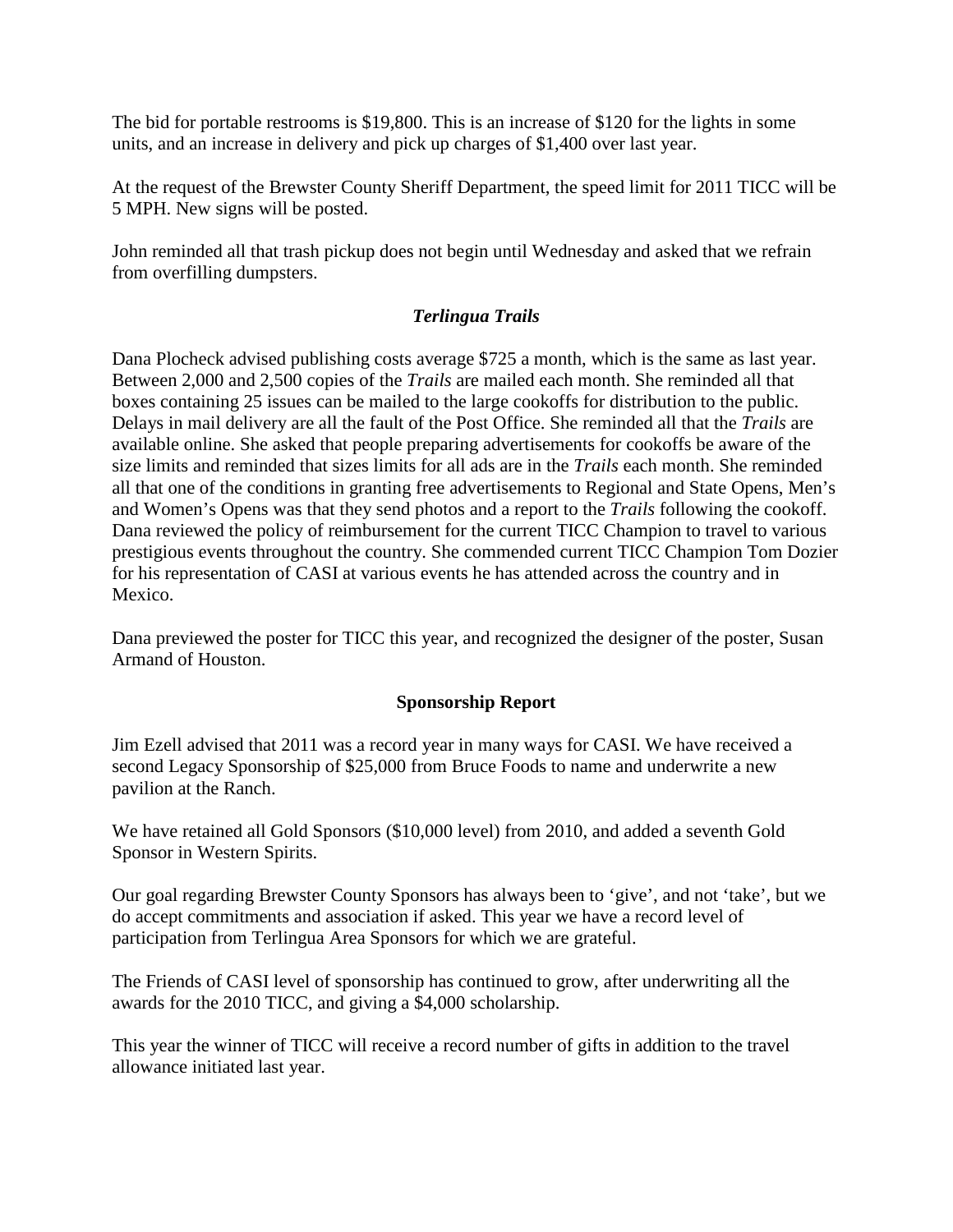Ezell advised that Sponsorship will assist in underwriting the 2012 Great Peppers Meeting as the Board takes over that task.

This year we have 45 sponsors, and a key to the program is retaining sponsors through communication and work with the sponsors, and support of the goods and services of the sponsors by our members. To date Sponsorship has raised \$176,050 in cash, and goods and services toward the 2011 TICC.

#### **Scholarship Report**

Program Administrator – Barbara Herrin (2009-June, 2012) Committee members –

Pat Irving-King (2010-2012) Julie Netser (2011-2014) Nancy Hewlett (2010-2013) Connie Collier (2011-2015) Dick Wagner (2010-2013)

Nancy Klug (2010-2011) Bob Horan (2011-2013) Pat Krenek (2010-2012) Shelley Kroencki (2011-2014)

|          |                     | s on carrent recipients |                     |                       |
|----------|---------------------|-------------------------|---------------------|-----------------------|
| Granting | Name                | Proj. grad              | Encumbered          | Comments              |
| year     |                     | date                    | money               |                       |
| 2007     | Westerman, Kurt     | 2011                    | \$2000              | Unencumber money      |
|          |                     |                         |                     | in Fall 2011          |
|          | Acevado, Brinlee    | 2011                    | \$2500              | On full scholarship   |
|          | Dowling             |                         |                     | In Oklahoma           |
| 2008     | Brockman, James     | 2012                    | \$2500              | Unencumber money      |
|          |                     |                         |                     | in Fall 2011          |
|          | Christensen, Jerad  | 2012                    | \$1000              |                       |
|          | <b>Foster Tatum</b> | 2012                    | \$500               |                       |
|          | McAdams, Lauren     | 2012                    | \$500               |                       |
|          | Romeo, Tom          | 2012                    | $\mathbb{S}$<br>500 |                       |
|          | McAdams, Lauran     | 2012                    | \$500               |                       |
|          | Sievering, Samantha | 2012                    | \$500               |                       |
|          | Sotkovski, Luke     | 2012                    | \$500               |                       |
| 2009     | Tenneson, Joshua    | 2013                    | \$1500              |                       |
|          | Longabaugh, Erik    | 2013                    | \$1500              |                       |
|          | Wampler, Jessica    | 2013                    | \$3000              | Student now on full   |
|          |                     |                         |                     | scholarship           |
|          | Talamentes, Joseph  | 2013                    | \$1500              |                       |
|          | Guy-Anzaldua,       | 2013                    | \$1500              |                       |
|          | Candance            |                         |                     |                       |
| 2010     | Bennett, Preston    | 2014                    | \$4000              | Deferred until spring |
|          |                     |                         |                     | 2012                  |
|          | Christenson, Jerica | 2014                    | \$2500              |                       |
|          | Heng, Kim           | 2014                    | \$2500              |                       |
|          | Karaff, Kolby       | 2014                    | \$2500              |                       |
|          |                     |                         |                     |                       |

## **Status on Current Recipients**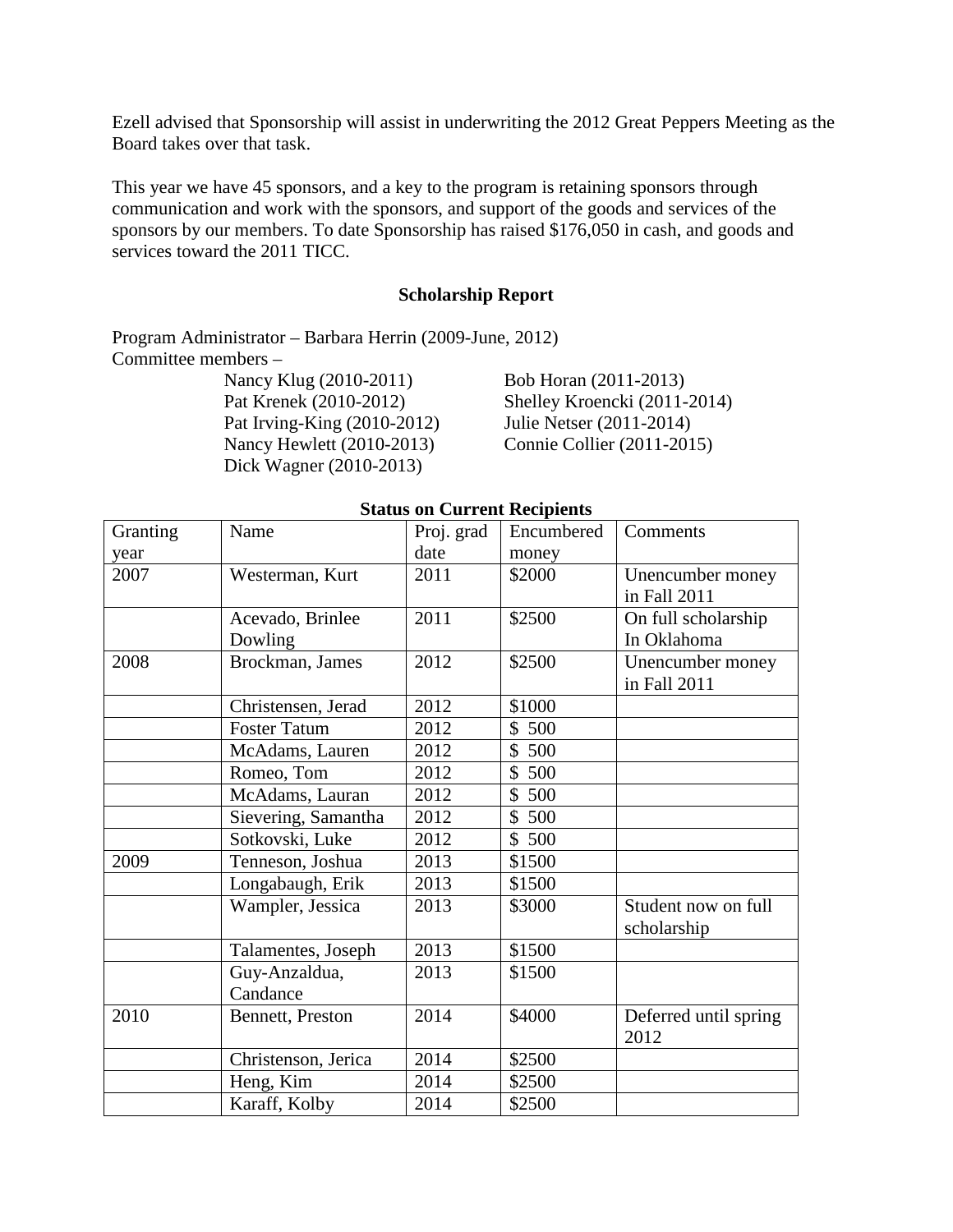|      | McDonald, Justin  | 2014 | \$2500 |                                           |
|------|-------------------|------|--------|-------------------------------------------|
|      | Scarbrough, Balli | 2012 | $-0-$  | Complete                                  |
|      | Sadler, Teffany   | 2012 | \$500  | Graduate school                           |
| 2011 | Ellis, Shelby     | 2012 | \$1500 | Trade school                              |
|      | Falting, Brian    | 2012 | \$2000 | Unencumber Fall 2011                      |
|      | Hard, Matthew     | 2015 | \$3500 |                                           |
|      | Hinh, Kimberly    | 2015 | \$3500 |                                           |
|      | Jowers, Kendra    | 2015 | \$3500 |                                           |
|      | Naff, Megan       | 2015 | \$3500 |                                           |
|      | Nash, Elizabeth   | 2015 | \$2000 | Trade school – defer<br>until Spring 2012 |
|      | Nguyen, Jaclyn    | 2015 | \$3500 |                                           |
|      | Scarbrough, Kelli | 2012 | \$500  | Graduate school                           |
|      | Smith, Shelmon    | 2015 | \$3500 |                                           |
|      | Wallace, Austin   | 2015 | \$3500 |                                           |
|      |                   |      |        |                                           |

| Tex         |                 |      |        |                      |
|-------------|-----------------|------|--------|----------------------|
| Schoenfield |                 |      |        |                      |
| 2008        | Stark, Helena   | 2012 | \$500  |                      |
| 2009        | Flippo, Brendan | 2013 | \$2000 |                      |
| 2010        | Smith, Ayla     | 2014 | \$3500 | **No grades-no check |
| 2011        | Briana Melinda  | 2015 | \$3500 |                      |
|             | Sweeney         |      |        |                      |

**Note:** I placed an article in the May and June Trails asking the above scholarship recipients to furnish me with contact information and grade requirements so I could verify their scholarship status. I also placed an article in the ED's Blog asking for the same information. \*\* I emailed and left messages on her cellphone asking for information. I received no response from this student. I also asked K. Killingsworth, Supt. of Schools, to assist me in obtaining information from this student.

#### **REPORT OF DONATIONS (Sept 1 – August 31, 2011)**

190 donations –\$9763 (memorials and donations to Scholarship Program))

48 donations –\$2125 (Texas Ladies State)

238 total \$11,888 total (An increase in both number of donations and amount of dollars donated. )

Of this amount six pods donated \$1606.01. Tips from the ice truck at TICC netted \$220 with \$50 coming from the Terlingua Teapots.

Cost of correspondence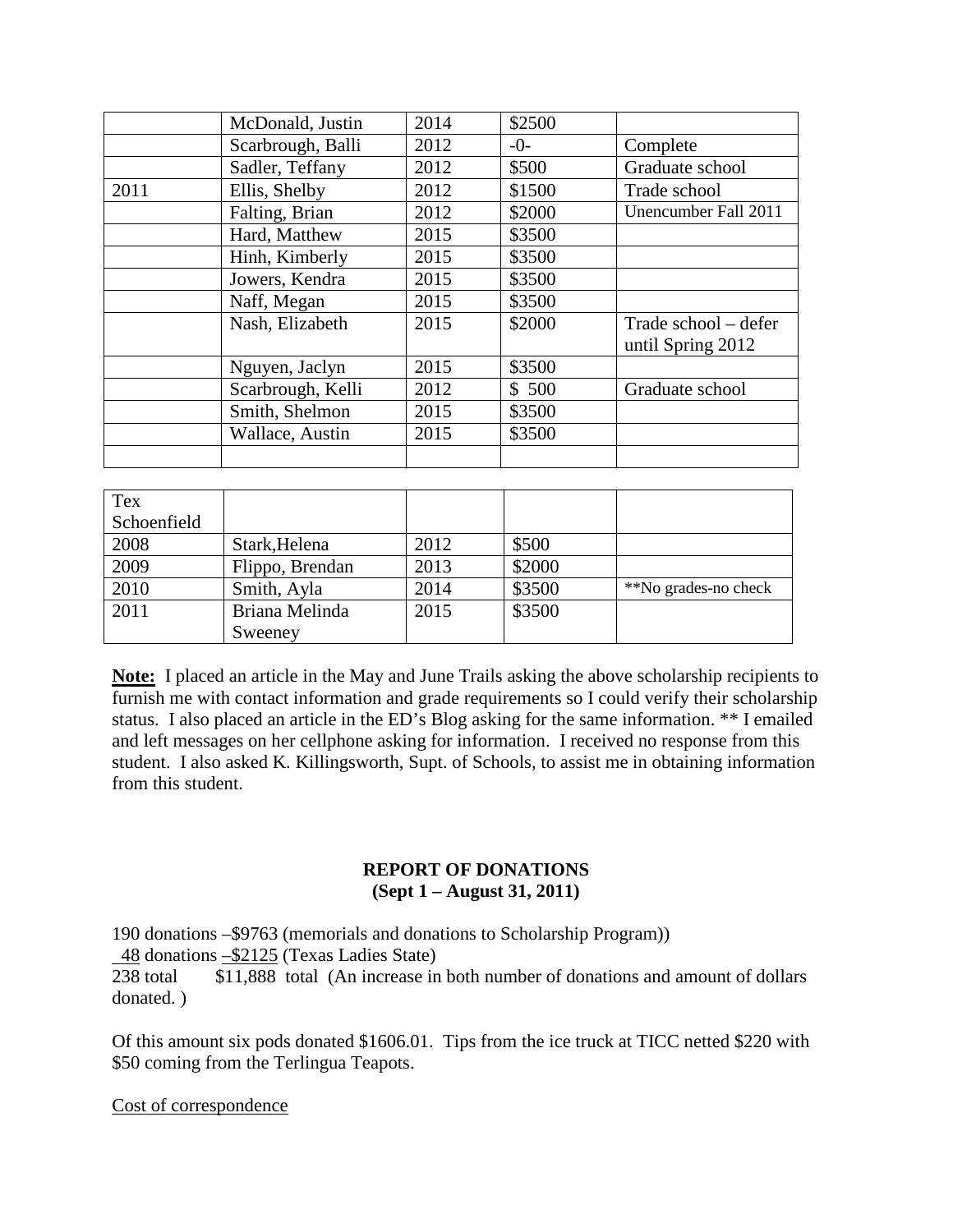| Cards                     | \$195 |
|---------------------------|-------|
| Postage                   | \$167 |
| Return address stamp \$25 |       |
| Total                     | \$387 |

# **SELECTION PROCESS**

| Feb. 1   | received 100 applications by mail – This was down from last year, but only 7<br>were incomplete or lacked a Pod Representative signature. This was also lower<br>than last year. Therefore, 87 academic applications and 6 trade/technical<br>applications were sent to the committee for review. |  |  |
|----------|---------------------------------------------------------------------------------------------------------------------------------------------------------------------------------------------------------------------------------------------------------------------------------------------------|--|--|
| Feb. 17  | copied applications and mailed to committee members requesting results by<br>March 29th.                                                                                                                                                                                                          |  |  |
| Cost     |                                                                                                                                                                                                                                                                                                   |  |  |
| Copying  | \$526.56 (down from \$588.24 in 2010)                                                                                                                                                                                                                                                             |  |  |
| Postage  | $$130.00$ (down from \$136.24 in 2010)                                                                                                                                                                                                                                                            |  |  |
| Total    | \$656.56 (down from \$724.48 in 2010)                                                                                                                                                                                                                                                             |  |  |
|          | The decrease in cost was due to a decrease in the number of applications<br>received, but the applications received were complete and had a Pod<br>Representative signature.                                                                                                                      |  |  |
| Mar. 29  | tallied results and ranked top 12 academic applicants and 6 trade/technical<br>applicants in rank order                                                                                                                                                                                           |  |  |
| Mar. 31  | requested additional \$1000 to be added to amount that had been allocated by the<br>Board for 2011 scholarships                                                                                                                                                                                   |  |  |
| April 7  | emailed ED with a request for her to email the Board with the recommendations<br>to award 8 academic and 3 trade/technical scholarships                                                                                                                                                           |  |  |
| April 25 | mailed letters of congratulations and regret to applicants                                                                                                                                                                                                                                        |  |  |
| Cost     |                                                                                                                                                                                                                                                                                                   |  |  |
| Copying  | \$18                                                                                                                                                                                                                                                                                              |  |  |
| Postage  | $\frac{$44}{$62}$                                                                                                                                                                                                                                                                                 |  |  |
| Total    |                                                                                                                                                                                                                                                                                                   |  |  |
| April 27 | informed Great Peppers and/or Pod Representatives of their applicant receiving a<br>scholarship                                                                                                                                                                                                   |  |  |
| May      | listed winners' names in Blog                                                                                                                                                                                                                                                                     |  |  |
|          | listed winners' names in Trails                                                                                                                                                                                                                                                                   |  |  |

# **Observations from the selection process**

One hundred (100) applications were received with seven (7) being incomplete leaving ninetythree (93) applications for committee review.

| Applications were received from the following states and pods: |  |  |
|----------------------------------------------------------------|--|--|
|                                                                |  |  |

| <b>State</b> | Applications | Pod                |  |
|--------------|--------------|--------------------|--|
| Arizona      | ⊥ J          | High Desert Pod    |  |
|              |              | Chili Appreciation |  |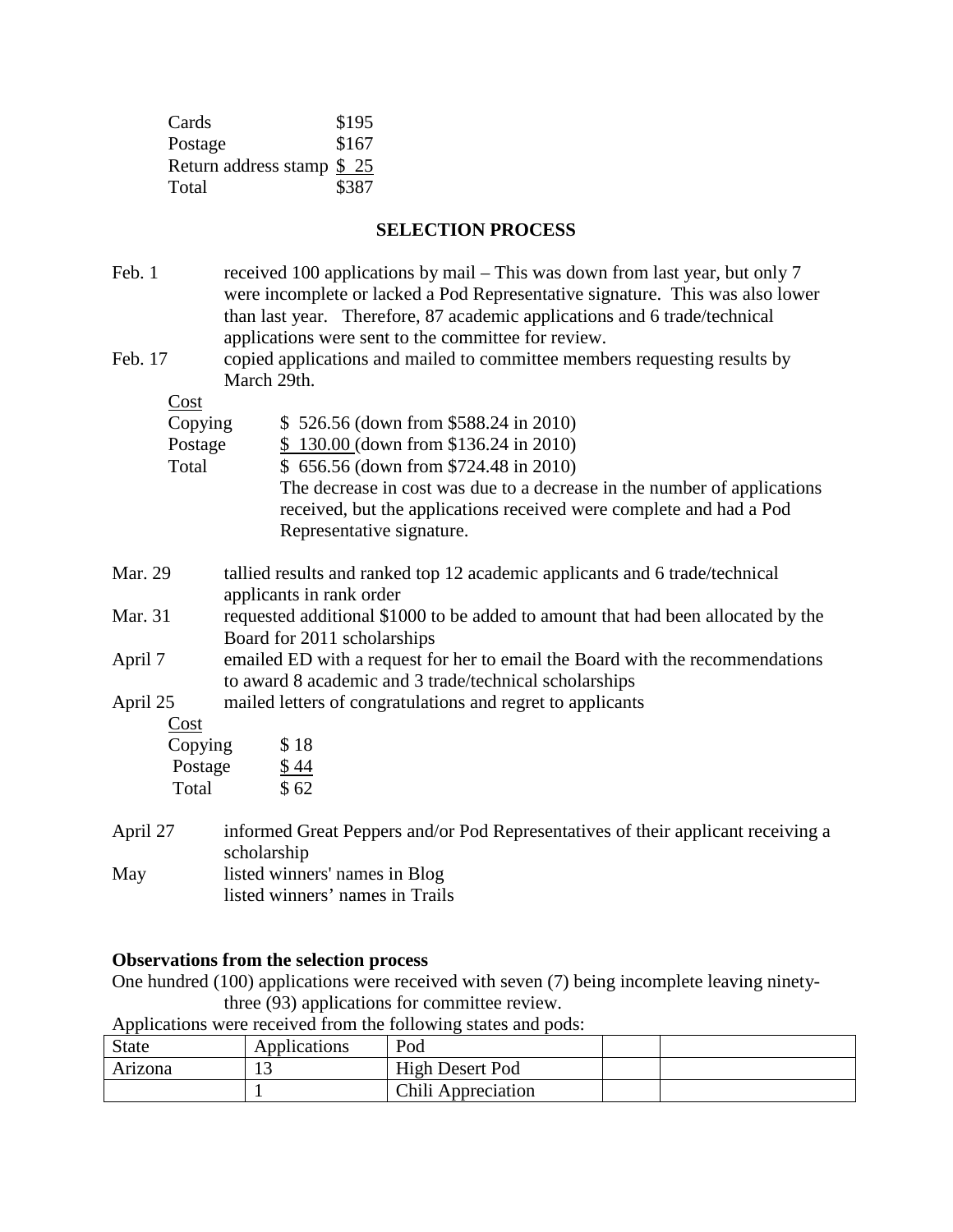|          |                | Society of Arizona            |  |
|----------|----------------|-------------------------------|--|
| Indiana  | 6              | Indiana Pepper Pod            |  |
| Kansas   |                | Gladiator Chili Pod           |  |
| Maryland |                | <b>Mason Dixon Pod</b>        |  |
| Montana  |                | State of Texas (Ken Rodd)     |  |
| Nebraska | $\overline{2}$ | Pepe's Pod                    |  |
| Texas    | 36             | DAM Pod                       |  |
|          |                | Tall in Texas                 |  |
|          | 3              | <b>State of Texas</b>         |  |
|          | 4              | Piney Woods Pod               |  |
|          | 8              | SAP Pod                       |  |
|          | $\overline{2}$ | North of Brazos Pod           |  |
|          |                | <b>Purgatory Creek</b>        |  |
|          | $\overline{2}$ | Rose City                     |  |
|          |                | <b>Texas Hill Country Pod</b> |  |
|          | 4              | Concho Valley Chili Pod       |  |
|          | 3              | <b>Highland Lakes Pod</b>     |  |
|          |                | Alamo Area Pod                |  |
|          | $\overline{2}$ | <b>Houston Pod</b>            |  |
| Virginia |                | Alamo Area Pod                |  |
|          | $\mathbf{1}$   | Capitol Pod                   |  |
|          |                |                               |  |
|          | 93 total       |                               |  |

Of the 87 academic applicants, the selection committee chose 45 different applicants. Of the 45 applicants who were chosen, 22 applicants received votes from only one committee member. Twenty-three (23) received multiple votes. The top 10 applicants received votes from 2-6 committee members. The committee members listed their selections in rank order. I assigned a numerical value to the rank order of all of the top twelve (for example-  $a_1$ <sup>st</sup> place received 10 points, a  $2<sup>nd</sup>$  received 9 and a 10<sup>th</sup> received 1 point) I then totaled the number of points each applicant received and placed the top ten in rank order. The top eight received scholarship awards.

The top three trade/technical applicants received votes from all committee members.

### **Recommendations**

- 1. A presentation certification is being designed to be used by anyone presenting a scholarship award to a new recipient.
- 2. This is a reminder that the term for the current Scholarship Administrator ends June, 2012.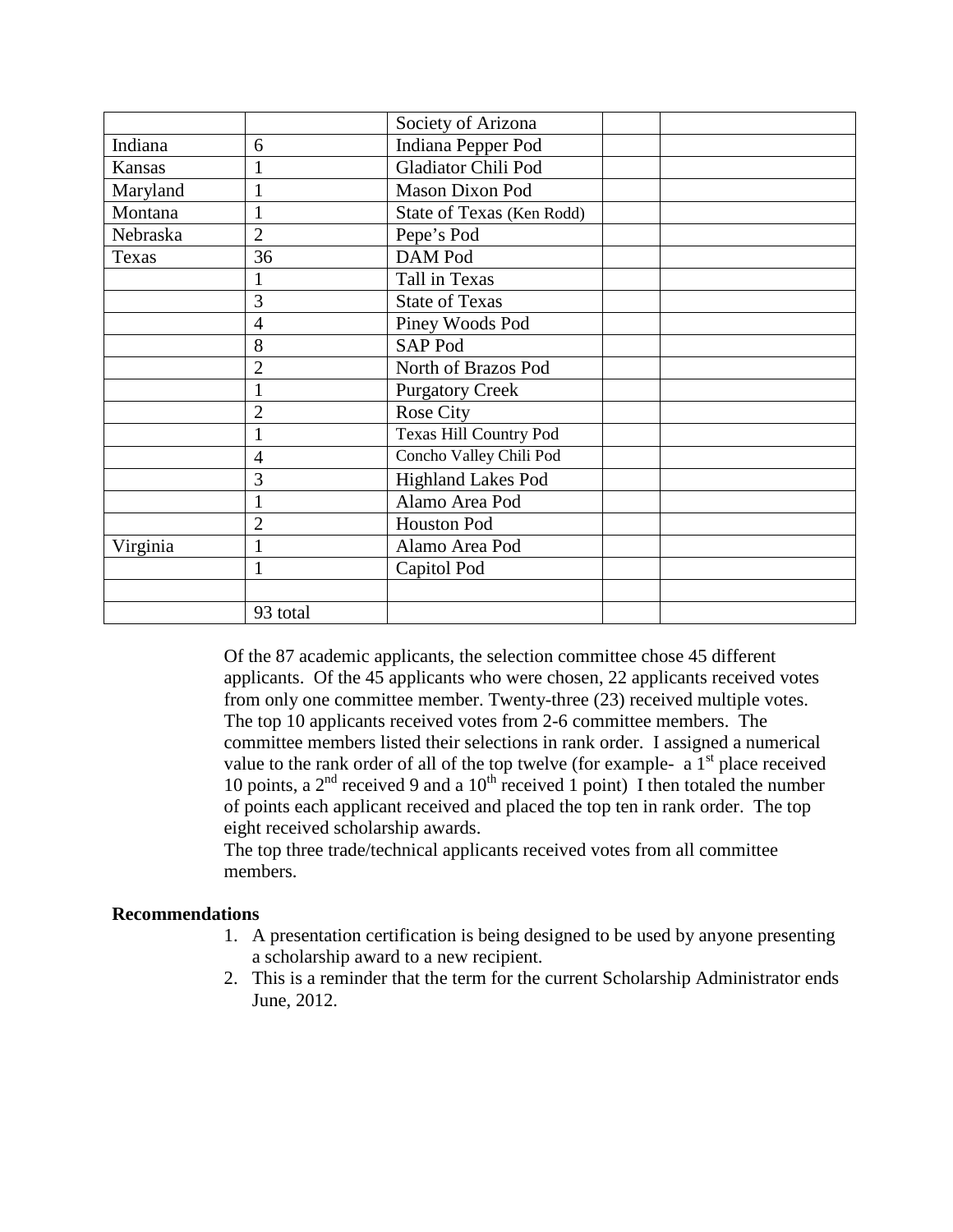### **Old 320 Report**

Ralph Hay, Alcalde for the Old 320, advised that in 2010 there were 236 cooks cooking on the Old 320 site, out of the 328 registered cooks. The winners of the raffle for Wendell Rankin painted stoves at 2010 TICC were Jeff Netser and Doris Greenlees. He reminded Old 320 members to register at TICC and get their name badge when registering for chili and show. Hay asked any cook who wishes to cook in the Old 320 area, and is not an Old 320 member, to contact him and he will get an unused site for them to cook. He asked all Pods having Old 320 sites to advise him who will be cooking on their site. He asked for volunteers to help with marking the Old 320 site on Wednesday morning, November  $2<sup>nd</sup>$ . The Old 320 Meeting will be on Friday November  $4<sup>th</sup>$ , immediately after the award ceremony for the Scholarship Day events.

Hay has contacted all the Old 320 members who aren't active anymore, and as a result has had 13 sites turned back in for sale to those on the waiting list.

## **Great Pepper's Committee Report**

Ed Blair reported that the Committee members were: Jenny Windsor, Co-Chairman, Adrienne Grant, Alan Dean, Bill Pierson, Diane FitzHenry, Gil Hewlett, Jim Ezell, John Montgomery, and Mel FitzHenry. The Committee agreed on 12 criteria to be met by the selected site. The site selected for the Great Pepper's Meeting for the next 3 years is the DoubleTree Hotel at 4441 W. John Carpenter Frwy, Irving, Texas. The negotiations with the Hotel were primarily handled by committee members, Mel and Diane FitzHenry, and John Montgomery. The Hotel is large enough to accommodate us, but not so large to have multiple events to create confusion. Blair advised 'host pods' are needed to provide on-site manpower for registration, hospitality rooms, and meeting room arrangements and decoration.

Blu Daniels asked all to bring school supplies to their camp site at TICC for distribution to the kids at Terlingua School.

Janie Bauer suggested a Road Runner Award be established to recognize the person(s) who traveled the farthest to get to TICC each year. She suggested a \$100 gas card be awarded.

Vicki Childers asked all to bring an unwrapped Christmas toy for the Terlingua kids.

#### **New Business**

A. **Show Entrants Registration Sheet:** The current Show Team Entrant sheet we currently use has never been formally adopted.

**MOTION** by Gary Brignon, Top of Texas Pod, to adopt the Show Team Entrant sheet as an official CASI document. The motion was seconded by Happy Hinman, ACES Pod.

*Motion passed: Unanimous*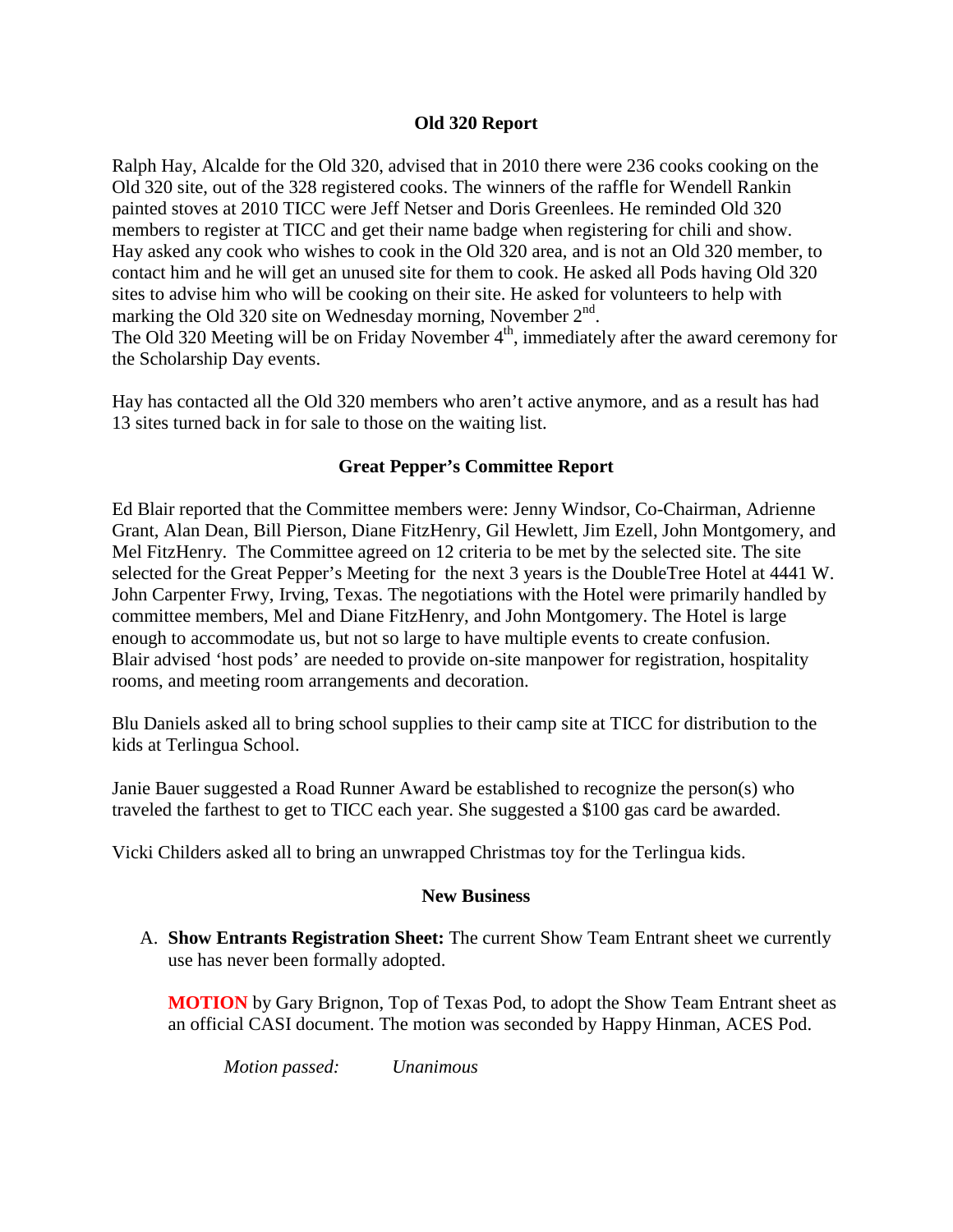B. **TICC:** Renee Moore reviewed the fire restrictions in place in Brewster County, and the Waiver granted by County Commissioner Kathy Killingsworth. All cooks are encouraged to cook in the Old 320 area. Highway cleanup will be held Thursday morning at 8:00am, volunteers are needed. Veggie cutting will take place Thursday morning; volunteers are needed for this also. Diane FitzHenry will be head judge again. Pam Clark will be head show judge. Back stage protocol is that winners are allowed one person on stage and back stage with them. All trailers should be parked on the lower part of Cindy Lane to provide room in the cooks' area. Rio Bravo Security will begin on Tuesday evening again this year. All are asked to keep the lanes open in the Old 320 area on Saturday in the event someone needs help, access is vital.

Moore asked all to review the schedule in their packet, as registration times have changed somewhat. Bruce Stewart advised that Academy does sell 8' x 8' Ez-Up canopies which will fit perfectly in the Old 320 area.

- **C. Rule Proposals:** Please see Addendum C attached for all the proposed Rule Changes and the outcome of the voting on each.
- D. **Request for Opens (State, Men's & Women's):** Request to hold the State of Alabama Open was approved.
- **E. Insurance Issues:** Janice Miller advised that any requests for insurance certificates need to come through the Executive Director, in order to keep up with changes in personnel at the insurance carrier.
- **F. 2012 Great Peppers Meeting:** Ed Blair advised that Top of Texas has stepped up to host the hospitality room.

President Renee Moore announced the results of the voting for the Board of Directors: Jim Ezell - 64 votes, receives a 3 year term. Jenny Windsor - 45 votes, receives a 3 year term. Lee Kreoncke – 38 votes, receives a 2 year term. Glenda Vrba – 3 votes, receives a 2 year term

The Board of Directors adjourned to elect new officers.

While the Board was adjourned, Joe Braden, Great Pepper of the Houston Pod reviewed the election process for the Hall of Flame, and requested nominations be mailed to him

The Board returned to the meeting and Janice Miller announced the following officers for 2011 - 2012:

President – Ed Blair Vice President – Jim Ezell Vice-president – Dana Plocheck Secretary – Roger Foltz Treasurer – David Sexton